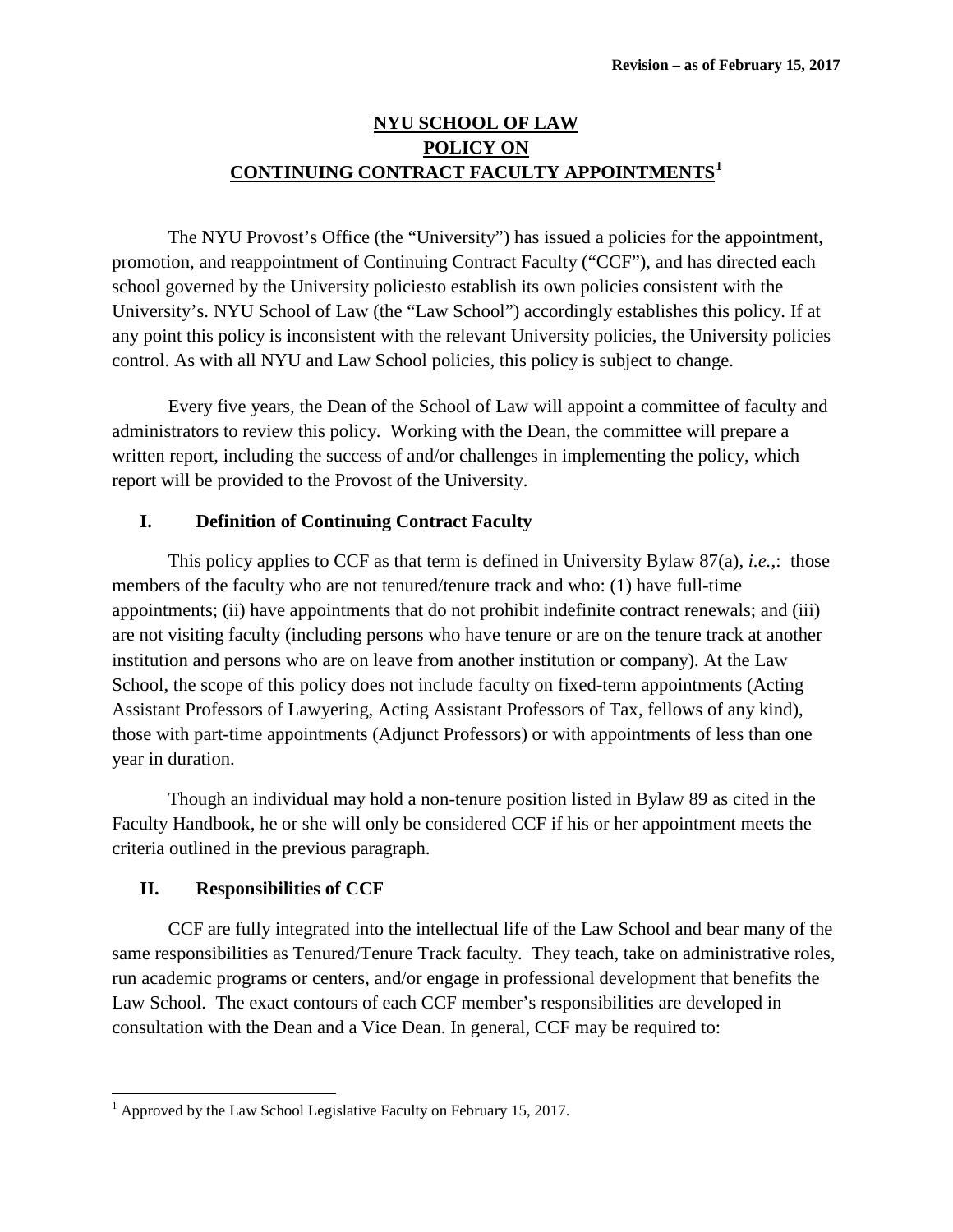- Carry a full teaching load. This usually means teaching 10-11 credits per academic year and possibly also supervising a reasonable number of student writing projects, as well as being reasonably available to students as an advisor and resource.
- Participate in law school governance, including by attending faculty meetings with tenured/tenure track faculty, and/or, if the CCF so choose, holding their own faculty meetings in accordance with Bylaw 82(c). CCF are represented on appropriate committees, except for those involving appointment of tenure-track faculty or tenure decisions, or those otherwise set aside by University Bylaws as falling within the exclusive domain of tenured and tenure track faculty.
- Accept administrative responsibilities, which may include program direction, service on committees, participation in the NYU community at large as a representative of the Law School, and other activities.
- .Maintain their stature and connection to the professional communities from which they are drawn, including (but not limited to) by attending conferences, networking, presenting Continuing Legal Education courses, etc.

This list is illustrative and not exhaustive. CCF at the Law School may be called upon to provide a wide range of services to the Law School, its students, the legal community, and the University at large. The expectations for each faculty member (as well as any support that can be provided to help the faculty member meet those expectations) will be specified in his or her appointment agreement. For further guidance, see [the Faculty Handbook.](http://www.nyu.edu/faculty/governance-policies-and-procedures/faculty-handbook.html)

# **III. Appointment & Reappointment of CCF**

# a. Titles

At the Law School, at this time, CCF titles include clinical titles (clinical professor, clinical associate professor, clinical assistant professor), and practice titles (professor of practice, associate professor of practice, assistant professor of practice). The responsibilities of clinical continuing contract faculty do not vary materially from those of professors of practice, but indicate different starting points for approaching teaching: Clinical titles indicate that the faculty member teaches from an academic model, whereas practice titles indicate that the professor's expertise and teaching approach are based on real-world experience in various areas of legal practice. Further, traditionally, a clinical title denotes that the faculty member may employ experiential learning techniques in his or her classes; a practice title typically indicates that the faculty member employs a more traditional classroom-based pedagogical method. On a goingforward basis, a two- three- or five-year term will be standard for faculty in both clinical and practice titles.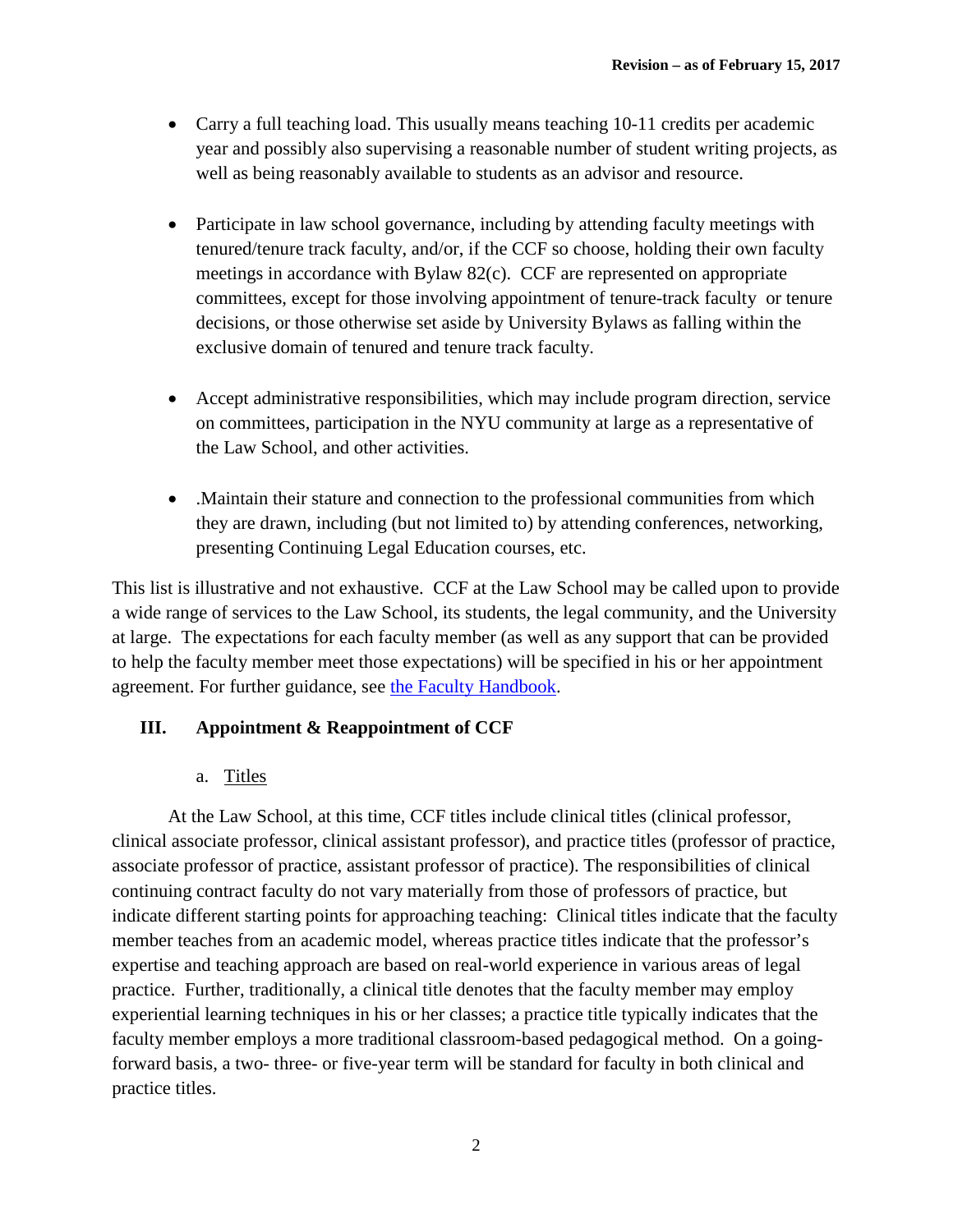Additional titles listed in [University Bylaw 89](http://www.nyu.edu/faculty/governance-policies-and-procedures/faculty-handbook/the-faculty/faculty-membership-meetings-and-titles/faculty-titles.html#ftnttcf) may also be applied to CCF at the Law School.

# b. Criteria for Appointment

CCF usually, but not exclusively, are experienced practitioners who demonstrate excellence in teaching. Often, they join the Law School from a distinguished career in practice. In all cases, the Law School seeks to hire faculty who will offer the best available education to its students through outstanding teaching and mentoring. They will also exhibit commitment to the Law School, and the legal profession.

# c. Criteria for Reappointment

The Law School will utilize the following materials to evaluate a CCF for reappointment: student evaluations during the appointment period (and end of the prior appointment period if applicable), peer evaluation(s) conducted during the appointment period, course materials (including, but not limited to, syllabi), and CV reflecting any professional activities undertaken during the appointment period. Where appropriate, the Law School will also consider samples of student work and examples of learning beyond the classroom. Taken together, the materials must establish that the CCF continues to meet the Law School's standards for excellence in teaching, mentoring and contributions to the Law School community. Even in those cases in which a candidate satisfies the appropriate standards of achievement, the decision to reappoint or promote may be impacted by curricular considerations or structural changes or improvements in academic programs.

# d. Procedures for Appointment & Reappointment

To handle all new CCF appointments, and reappointments other than those of clinical faculty, the Law School is creating a new committee called the Contract Faculty Personnel Committee ("CFPC"). The Dean will appoint the committee members, and the voting faculty will approve the committee membership. The committee will comprise the Dean, three tenured/tenure-track faculty, and one contract faculty, and will have jurisdiction over all nonclinical CCF appointments, reviews, and reappointments. This new Contract Faculty Personnel Committee will make recommendations concerning the appointment and reappointment of nonclinical CCF to the Law School voting faculty. If a majority of the CFPC favors appointment or reappointment, the committee will issue a report and recommendation to the voting faculty. Insofar as possible, this report should represent a collective judgment of the committee. If the opinion of the CFPC is split, the committee report should note the divide and include a statement reflecting the minority opinion.

The report and recommendation to the voting faculty should evaluate and summarize the evidence of the CCF's accomplishment, noting areas that require improvement, and making a recommendation regarding whether to reappoint and, if so, for how long. Each appointment or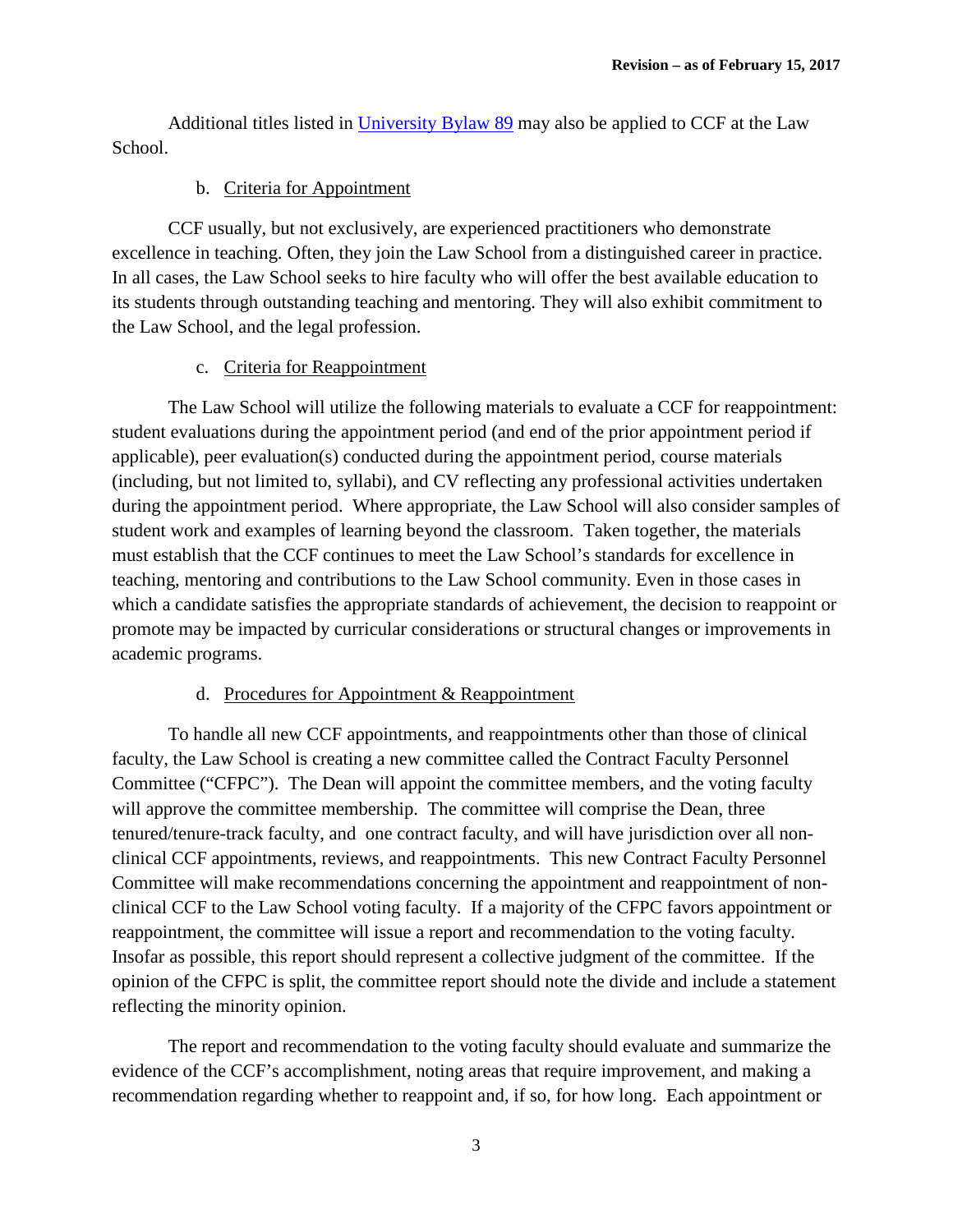reappointment will then be put to a faculty vote; the vote shall be taken by secret ballot. For the purposes of CCF appointments and reappointments only, other CCF shall be included among the faculty permitted to vote on personnel matters.

For two-year contracts, the Contract Faculty Personnel Committee will conduct a review for reappointment in the second year. For three-year contracts, the Contract Faculty Personnel Committee will conduct a review for reappointment in the spring of the second year. The Committee will review CCF with five-year contracts for reappointment in the spring of the fourth year of the term. At the request of a single member of the Committee, the Committee, in its discretion, may also undertake a mid-contract review in the second year of a five-year contract term. Within one month of the approval of the appointment of the CFPC, , the chair of the CFPC will notify the CCF of the review and the expected timeline. For contracts of three years or more, the CCF must be informed of a decision not to reappoint by August 31 of the penultimate year; for contracts of one or two years, the CCF must be notified of a decision not to reappoint no later than March 1, for a contract to terminate on August 31. In the case of review of a contract for three or more years, the CFPC will also inform the CCF of the grounds and processes for stopping the contract clock, as defined by University policies.

The Clinical Personnel Committee (the "CPC") will review candidates for clinical CCF appointments and reappointments, and will make recommendations to the voting faculty, which for the purposes of CCF shall include other  $CCF<sup>2</sup>$  $CCF<sup>2</sup>$  $CCF<sup>2</sup>$  With regard to reappointments, the Clinical Personnel Committee will review contract clinical faculty with two-year contracts at the conclusion of their first year; will review faculty with three-year contracts in the spring of their second year; and will review five-year contracts in the spring of their fourth year.<sup>[3](#page-3-1)</sup> When reviewing CCF candidates for appointment and reappointment, CPC will follow its usual practices and procedures for voting and drafting the committee report.

### Contracts Concerning Appointment and Reappointment

At the time of his or her initial appointment, each CCF, regardless of the length of his or her appointment, will be provided with a written letter agreement which is to be signed by both parties and will include the following information:

- The contract's term, including its start and end date;
- Eligibility for reappointment at the end of the contract term;

<span id="page-3-1"></span><span id="page-3-0"></span><sup>&</sup>lt;sup>2</sup> Like all other faculty committees, members of the CPC are appointed by the Dean, subject to the approval of the voting faculty. The composition of the CPC is set by faculty rule, as codified in Voting Rights for Clinical Faculty, adopted by the School of Law Faculty on November 30, 1990 ("Peschel II") <sup>3</sup> When these Guidelines are adopted by the Faculty, this part of the Guidelines will amend on a goingforward basis section II(B)(3) of Peschel II. Specifically, in order to comply with new University guidelines, this policy adjusts the available contract durations for new clinical contract appointments from 2, 4, and 7 years to 2, 3, and 5 years, and requires review in a three- or five-year contract's penultimate year rather than at the start of its final year.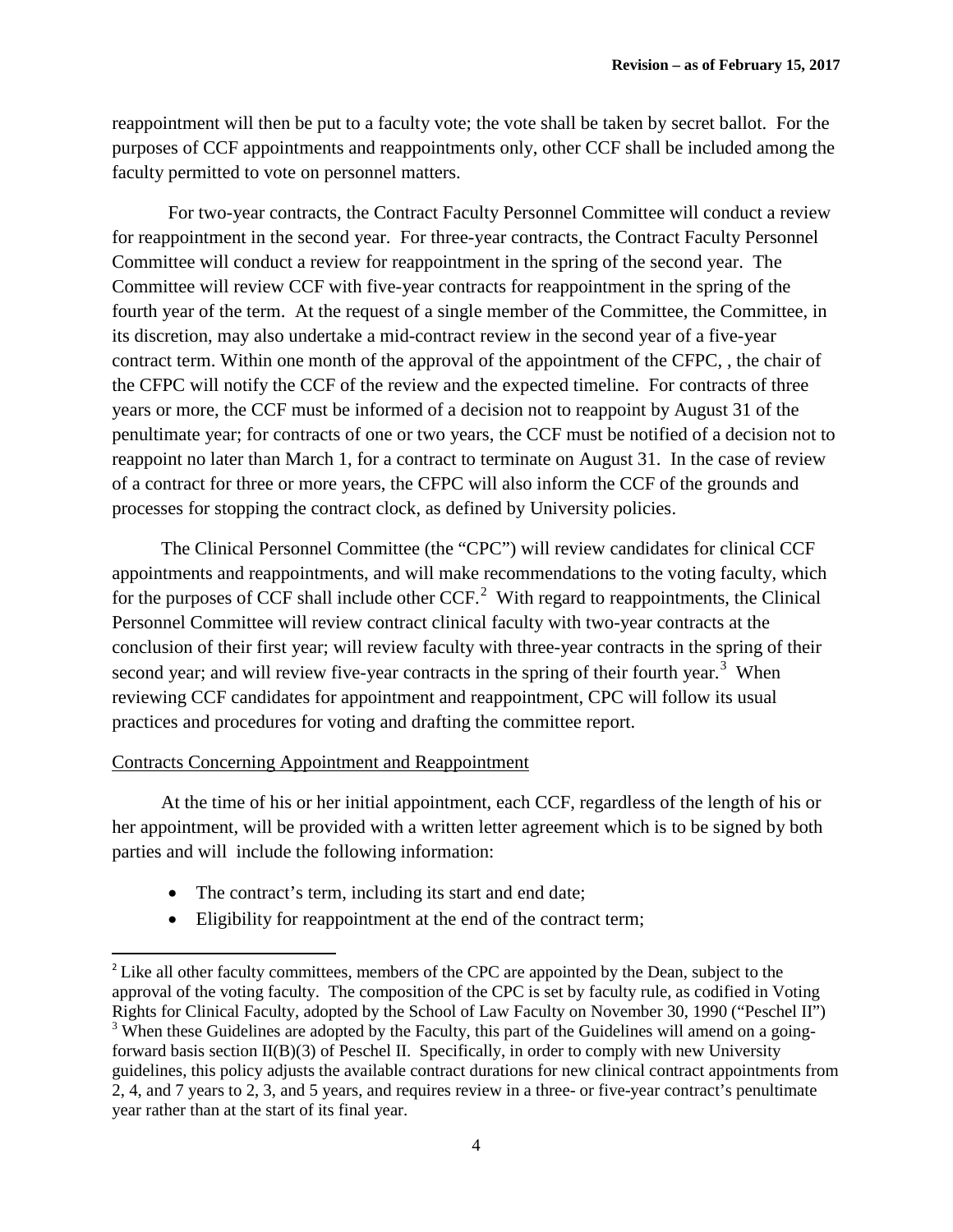- The CCF's responsibilities and compensation;
- The benefits the CCF will receive;
- Notification that the CCF is bound by all NYU policies that apply to other members of the Law School faculty and administration; and
- Notification that the contract will terminate automatically on the end date if it is not renewed.

Contracts with one-year terms generally will be used only to fill unexpected vacancies on an emergency basis. Any one-year appointment must be important to meeting programmatic and/or academic objectives and must be so justified at the time the contract is offered.

By signing the contract, appointees acknowledge that they have received adequate notice of their termination date. Thus, reappointment can only be achieved by the Law School's taking affirmative action to do so.

When a CCF is reappointed, he or she will be provided with a new written letter agreement.

#### **IV. Continuing Contract Faculty Grievance Rights and Procedures**

CCF with renewable contracts may submit grievances that allege procedural defects and irregularities in the reappointment process and other matters as outlined in the University policy. Outcomes of the review process or decisions reached through the review process can be grieved only to the extent that they involve violation of University-protected rights of faculty members. Thus, a grievance must allege that 1) the procedures used to reach the decision were improper, or that the case received inadequate consideration; or 2) that the decisions violated the academic freedom of the faculty member in question, in which case the burden of proof falls to the grievant. A school's decision not to undertake the reappointment process where a position is to be eliminated at the end of the contract term and there is no similar position open is not the basis for a grievance.

Within 30 days of receiving notification of the denial of reappointment or other grievance, the CCF should confer with the Vice Dean in charge of Curriculum on an informal basis to seek resolution of the complaint.

If the complaint cannot be resolved informally, the CCF may file a written grievance with the Dean. Within 15 days of receiving a written grievance, the Dean will forward the complaint to the Executive Committee, which shall have jurisdiction over any such grievances. Members of the Executive Committee, like all faculty committees, will be appointed by the Dean and approved by the voting faculty. Each year, the Dean will appoint—subject to faculty approval one CCF to serve on the Executive Committee for the limited purpose of reviewing CCF grievances. Student members of the Executive Committee shall not take part in the Committee's consideration of a CCF grievance.